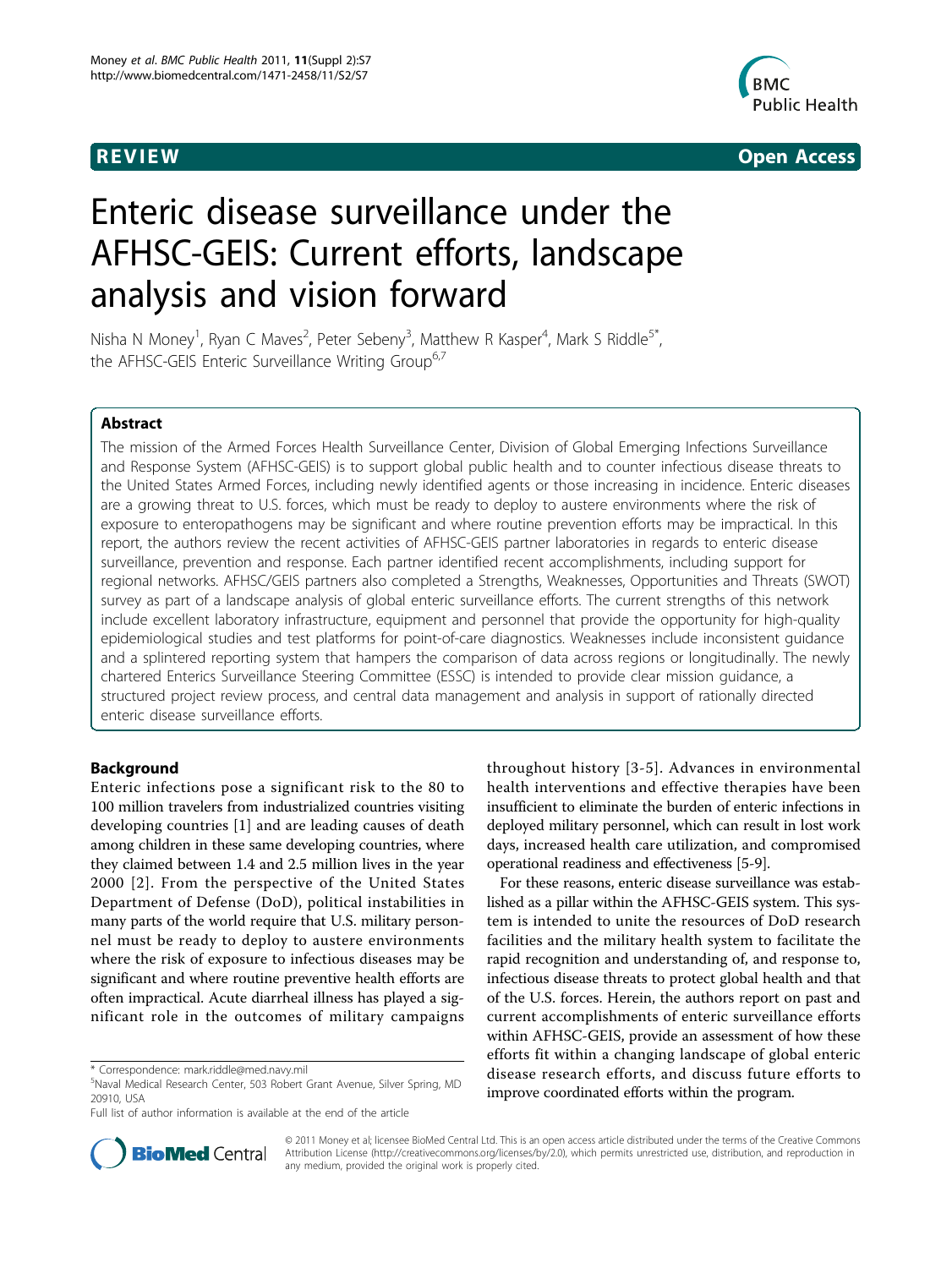#### Current AFHSC-GEIS enteric surveillance efforts

AFHSC-GEIS currently supports enteric surveillance activities at the five overseas DoD research laboratories and at the Naval Environmental and Preventive Medicine Unit Two (NEPMU-2) in Norfolk, Va. The reach of these laboratories extends beyond their respective host countries, as each institution has its own network of regional activities, working with neighboring countries as well as their primary host. Table 1 lists some of the accomplishments of the laboratories participating in the AFHSC-GEIS network, including training host nation personnel, providing reference laboratory capabilities and investigating outbreaks. The following vignettes describe representative efforts within this surveillance network, selected based on their diversity and impact.

## Pediatric case-control study—Armed Forces Research Institute of Medical Sciences (AFRIMS), Bangkok, Thailand

AFRIMS was established over 40 years ago as a tropical disease research and development institution within DoD. The Department of Enteric Diseases at AFRIMS has a sustained history of conducting collaborative research, epidemiology, and preclinical and clinical trials on enteric diseases. In addition to supporting enteric surveillance among U.S. troops deploying on military training operations such as Cobra Gold 2009 (Thailand) and Balakatan 2009 (Philippines), AFRIMS, through AFHSC-GEIS support, has continued a project of defining the etiologies of pediatric acute gastroenteritis and antimicrobial resistance patterns among host country populations in South Asia (Nepal) and Southeast Asia (Thailand). Under these surveillance projects, over 2,500 cases and controls were enrolled during the past year. This study has continued to demonstrate the importance of particular bacterial and viral pathogens in these regions and the levels of antimicrobial resistance among the most common bacterial etiologies—providing critical information for treatment consideration in individuals deploying to these regions (e.g., use of azithromycin for empiric therapy among travelers/deployments to Southeast Asia).

| Partner         | <b>Clinical Surveillance and Capacity Building</b>                                                                                                                                                                                                                                                                                                                                                                                                                    | Laboratory Results/Accomplishments                                                                                                                                                                                                                                                                                                                                                                                                                                                                            |
|-----------------|-----------------------------------------------------------------------------------------------------------------------------------------------------------------------------------------------------------------------------------------------------------------------------------------------------------------------------------------------------------------------------------------------------------------------------------------------------------------------|---------------------------------------------------------------------------------------------------------------------------------------------------------------------------------------------------------------------------------------------------------------------------------------------------------------------------------------------------------------------------------------------------------------------------------------------------------------------------------------------------------------|
| <b>AFRIMS</b>   | • Pediatric case-control study<br>· Enteric surveillance in troops deploying to Cobra Gold 2009<br>(Thailand) and Balaktan 2009 (Philippines)<br>• Defining etiology of AGE and antimicrobial resistance among<br>indigenous populations in South Asia and Southeast Asia                                                                                                                                                                                             | • Sites in Nepal and Thailand have enrolled more than 2500<br>cases and controls during the past year<br>• High rates of fluroquinolone and TMP-SMX resistance<br>among pediatric and travel-associated Campylobacter isolates.<br>• Most Shigella species are TMP-SMX resistant                                                                                                                                                                                                                              |
| NAMRU-3         | • Birth cohort research and epidemiology<br>• Severe diarrhea study at Cairo University<br>• Case-control study of modifiable risk behaviors<br>• Molecular biology and cholera/rotavirus microbiology reference<br>center for the Middle East and Africa<br>• Training workshops and courses for laboratorians from Afghanistan,<br>Djibouti, Ghana, Iraq, Jordan, Libya, Morocco, Sudan<br>· Biennial enteric disease surveillance in Operation Bright Star (Egypt) | · 2223 children enrolled to describe pathogen distribution<br>(2000 to 2005)<br>• 117 cases and 1:1 age-matched controls assessed for risk<br>behaviors including food and water sources<br>• 303 V. cholerge isolates archived and characterized-2<br>serotypes with widespread antimicrobial resistance<br>• 937 stool samples processed from eight countries to date<br>this year in capacity as WHO Rotavirus Reference Laboratory<br>· Norovirus outbreak response support, Incirlik Air Base,<br>Turkey |
| NMRCD-Peru      | · Cohort study among basic combat trainees<br>• Antimicrobial surveillance testing in Lima and five departments of<br>Peru                                                                                                                                                                                                                                                                                                                                            | • Received 2159 specimens for antimicrobial surveillance and<br>confirmed bacterial pathogens in 83 percent of them.<br>· The cohort study enrolled 381 participants with 84 diarrheal<br>cases with bacterial pathogens confirmed in 42 (50 percent).                                                                                                                                                                                                                                                        |
| NAMRU-2         | · 12,000 specimens from Indonesian pediatric diarrhea<br>• Surveillance project covered six cities on five islands and identified<br>rotavirus as the leading causative agent                                                                                                                                                                                                                                                                                         | • Advanced characterization of Campylobacter spp. and<br>Shigella spp.                                                                                                                                                                                                                                                                                                                                                                                                                                        |
| <b>USAMRU-K</b> | • Movement of Enteric Microbiology Laboratory from Nairobi to<br>Kericho includes all ages case-control protocol at Kericho District<br>Hospital and two additional district hospitals in Kisumu                                                                                                                                                                                                                                                                      | • Detected and identified bacterial pathogens in 28 percent<br>of diarrheal stool specimens<br>• Renovated infrastructure to enable facility relocation to the<br>new Microbiology Hub in Kericho (MHK)<br>· Five-year surveillance protocol uses case-control approach,<br>broadens testing spectrum, and includes antibiotic<br>susceptibility testing<br>• Clinical and (FDA-approved) molecular epidemiology of<br>diarrheal illnesses                                                                    |
| NEPMU-2         | • Establishing diagnostic capability for Norovirus VGE collection kits<br>with thermal shipping boxes deployed to 30 ships                                                                                                                                                                                                                                                                                                                                            | · Expected to start processing kits in early 2010                                                                                                                                                                                                                                                                                                                                                                                                                                                             |

Table 1 Recent Accomplishments of DoD Laboratory Partners in Enteric Disease Surveillance Under AFHSC-GEIS

Acronyms: Acute gastroenteritis (AGE), Food and Drug Administration (FDA), trimethoprim-sulfamethoxazole (TMP-SMX), viral gastroenteritis (VGE), World Health Organization (WHO).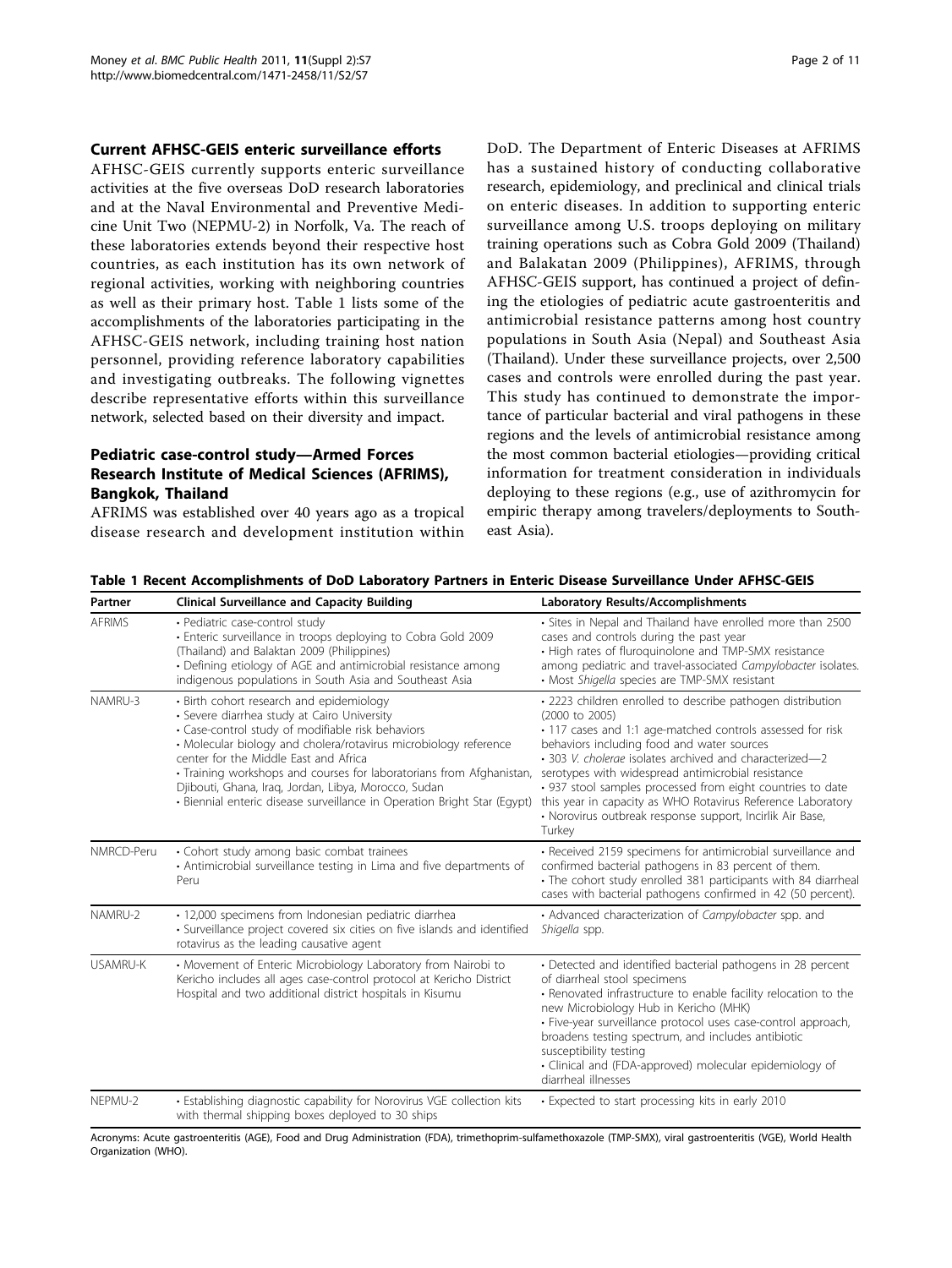## Establishment of a reference laboratory for a regional cholera Network—Naval Medical Research Unit no. three (NAMRU-3), Cairo, Egypt

Over the past decade, NAMRU-3 has served as a core laboratory for enteric disease research and epidemiology in pediatric populations through a series of birth cohorts [[10-](#page-8-0)[13\]](#page-9-0) and other surveillance studies and clinical trials conducted among U.S. military populations deployed to Egypt and the surrounding region [[6-8](#page-8-0),[14](#page-9-0)-[24](#page-9-0)]. This track record in enteric disease surveillance and research, modern laboratory and experienced staff has positioned NAMRU-3 as a hub for enteric surveillance activities in the region. In the past year, AFHSC-GEIS has supported pediatric hospital studies at Cairo University, where 140 participants with severe diarrhea have been enrolled in the last year. NAMRU-3 and AFHSC-GEIS, in collaboration with two Egyptian university medical centers, have also initiated a case-control study looking at modifiable risk factors where a total of 164 cases and controls have been enrolled to date. These projects will provide important data about pathogen distribution, and the epidemiological, clinical, economic and molecular characteristics of diarrhea in Egypt. They will also provide the opportunity to explore novel pathogen discovery.

NAMRU-3 has established a Vibrio cholerae microbiology and molecular biology reference center for Africa and the Middle East and serves as a reference laboratory for rotavirus characterization in partnership with the World Health Organization (WHO) in an effort to understand and identify the emergence of novel viral strains under vaccine pressure in the region. Both projects have established links with researchers and governmental organizations in countries affected by cholera and rotavirus, and worked to characterize the isolates while providing training opportunities for the host country's public health community. To date, this initiative has established 16 active sites, trained over 53 people, and collected and tested 1,257 specimens. The establishment of this reference center activity is an example of how regional laboratories can serve an important global health surveillance function and build capacity and capability in developing countries.

## Enteric disease surveillance among Peruvian Military Recruits—Naval Medical Research Center Detachment (NMRCD), Lima, Peru

NMRCD was established in 1983 as a joint enterprise of the U.S. Navy and the Peruvian Navy with a mission to conduct research on infectious diseases of military and public health importance in Peru and Latin America. AFHSC/GEIS supports enteric disease research at NMRCD through funding of prospective military cohorts, antimicrobial resistance surveillance in enteric pathogens and a passive surveillance network for febrile diseases including diarrhea.

In collaboration with the Peruvian Army, NMRCD has conducted a prospective cohort of diarrheal disease incidence and prevalence among Peruvian soldiers in the Peruvian Amazon. To date, over 2,900 participants have enrolled in the cohort alone. Baseline stool and serum specimens are obtained from participants, and active surveillance is conducted to detect and evaluate cases of acute diarrhea. Fecal specimens are tested by means of conventional culture, by PCR-based methods for the detection of diarrheagenic Escherichia coli (DEC), and by microscopy and ELISA for parasitic pathogens.

Ongoing results at Vargas Guerra show an annual incidence of diarrhea from 0.31-0.70 episodes of diarrhea per person-year since the project began in 2003. Prior to the establishment of active surveillance at the study site in 2004, 40 percent of diarrhea cases presenting for medical care were confirmed as Shigella (primarily S. flexneri 2a and 3a) by culture [[25](#page-9-0)]. With active case finding, an increased number of less-severe cases were identified, with the proportion of shigellosis as a cause of diarrhea decreasing to a lower but still significant 24 percent of cases. S. flexneri is a pathogen of major military and public health importance and is the target of vaccine development by the Walter Reed Army Institute of Research (WRAIR) and the Military Infectious Diseases Research Program (MIDRP). NMRCD also conducts antimicrobial drug resistance surveillance for enteric pathogens in Peru with support from AFHSC-GEIS. Last year, NMRCD obtained 2,159 isolates from collaborating project sites in five departments of Peru with differing climates and population densities. From the isolates, 1,802 bacterial pathogens were confirmed. Of these 1,802 specimens, 47.8 percent were confirmed as Shigella spp., 5.4 percent as Salmonella spp., 35.7 percent as Campylobacter spp., and 6.7 percent as diarrheagenic E. coli (DEC). Among organisms evaluated, Campylobacter spp. showed high rates of resistance to fluoroquinolones (91.6 percent), although local rates of fluoroquinolone resistance were much lower in the Amazon basin (28 percent). Overall rates of macrolide resistance were low for Campylobacter spp. (azithromycin 1.9 percent, erythromycin 3.0 percent). Shigella strains were broadly resistant to trimethoprim-sulfamethoxazole (88.3 percent), with lower but noteworthy resistance rates to that agent noted in salmonellae (19.4 percent). Salmonella spp. was generally resistant to erythromycin (90.8 percent) but susceptible to fluoroquinolones (1.0 percent resistant to ciprofloxacin) and azithromycin (7.1 percent resistant). DEC had broadly preserved quinolone susceptibility, with only one EPEC isolate out of 120 DEC noted to be resistant to ciprofloxacin.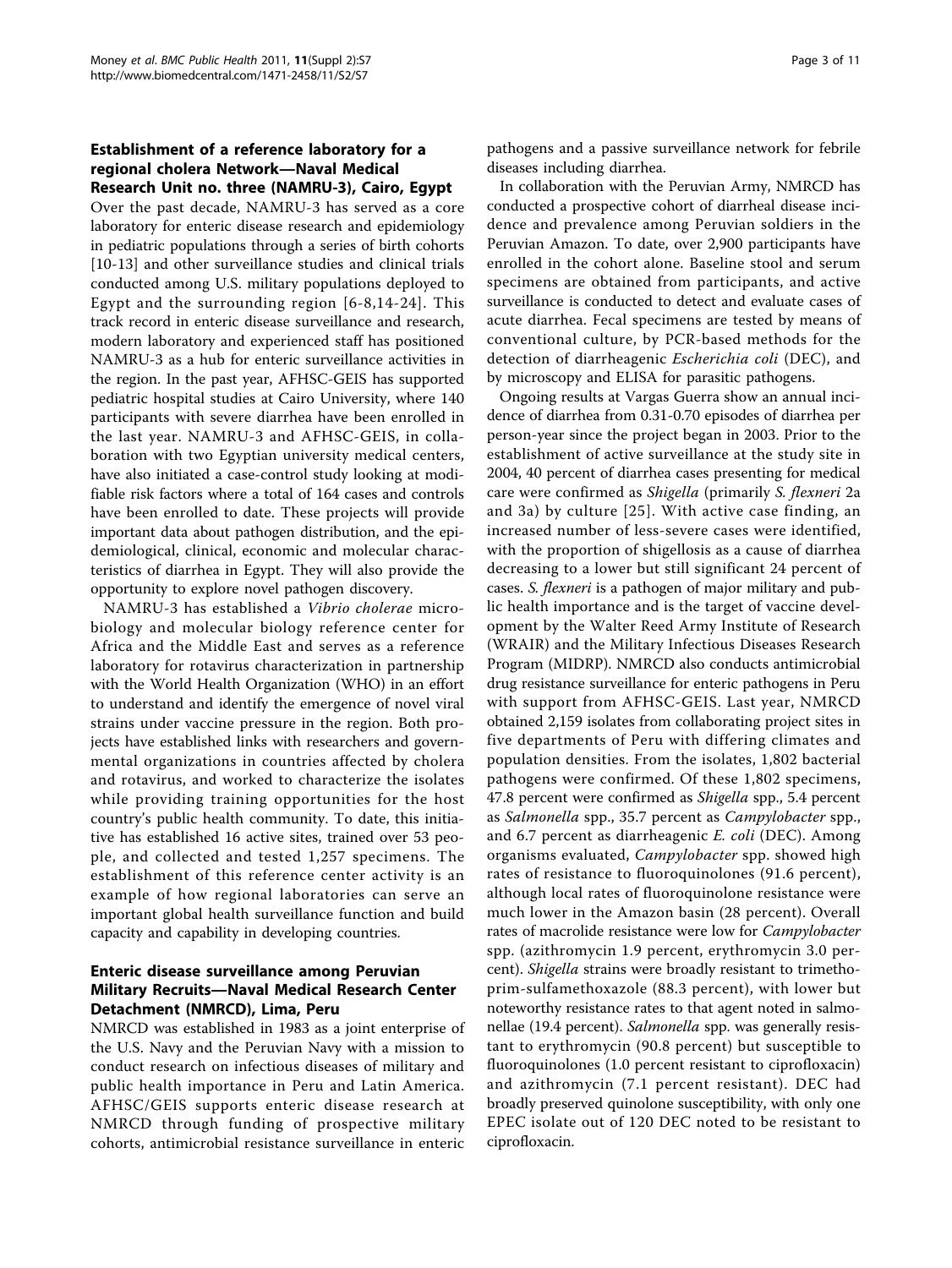Related enteric projects include the genetic characterization of antimicrobial resistance mechanisms in enteric pathogens from Peruvian children with diarrhea, in collaboration with colleagues at the Universidad Peruana Cayetano Heredia and the Instituto de Investigación Nutricional (both in Lima). Specific activities include the detection of efflux pumps and other fluoroquinolone resistance mechanisms in DEC, and the identification of extended-spectrum beta-lactamases in DEC.

# Advanced characterization of enteric pathogens in Indonesian children—Naval Medical Research Unit no. two (NAMRU-2), Jakarta, Indonesia

NAMRU-2 conducts disease surveillance, research, outbreak response, capacity building and training throughout Southeast Asia, including in Cambodia, Indonesia and the Lao People's Democratic Republic. NAMRU-2 contributed to the identification of the first case of rotavirus strain G12 in Indonesia, an important finding for emerging pathogen surveillance [\[26](#page-9-0)]. The combination of the P [\[6\]](#page-8-0) genotype in this rotavirus strain leads to the potential of zoonotic transmission and is important for vaccine development and identification of novel and emerging rotavirus strains. In addition, capitalizing on over 12,000 specimens collected from an Indonesian pediatric diarrhea surveillance effort, NAMRU-2 investigators evaluated the molecular epidemiology and antimicrobial resistance patterns of a number of important bacterial pathogens in this region, better informing empiric treatment strategies for travelers to these regions. One of the most common bacterial genera, Campylobacter, was identified in over 300 cases of children presenting with diarrhea. Antimicrobial susceptibility testing to C. jejuni identified increasing levels of resistance to ciprofloxacin between 2005 and 2008 (21 percent to 65 percent) as well as a moderate level of macrolide resistance among S. flexneri and S. sonnei isolates (M. Kasper, personal communication). The molecular mechanism of ciprofloxacin resistance in Campylobacter spp. was studied using a real-time PCR assay to discriminate between wild-type and mutant alleles that can confer resistance to fluoroquinolones.

# Establishment of an enterics microbiology laboratory—U.S. Army Medical Research Unit, Kenya (USAMRU-K), Kericho, Kenya

A consortium of several regional laboratories conducting infectious disease surveillance and research, USAMRU-K recently moved its principal Enteric Microbiology Laboratory from the Nairobi campus to Kericho, designated the Microbiology Hub in Kericho (or "MHK"). This laboratory includes automated bacterial identification and susceptibility testing, rotavirus enzyme immunoassay (EIA), and limited parasite EIA testing. The MHK has 9,200 square feet

of laboratory space with the capacity to process over 100 stool specimens per week and an enhanced molecular epidemiology focus on enteric microorganisms. Ongoing expansion at MHK will provide the capacity to perform important regional epidemiology and clinical trials related to enteric and other bacterial diseases. In addition to supporting clinical microbiology services at Kericho District Hospital, a new protocol was implemented in September 2009 to conduct a case-control study among local residents presenting to Kericho and Kisumu District Hospitals with diarrhea. This project will be expanded with funding from military research programs to support the development of potential field sites for enteric vaccine studies and to conduct observational and clinical trials in military and similar traveler populations throughout the region.

# Establishment of a norovirus reference laboratory to support shipboard and recruit population surveillance—Naval Environmental and Preventive Medicine Unit no. 2 (NEPMU-2), Norfolk, VA

Outbreaks of acute viral gastroenteritis, particularly norovirus, among U.S. military deployed forces, as well as recruit and training populations, are a potential threat to mission capacity and operational readiness, though complete epidemiologic information on the frequency and magnitude of these outbreaks is lacking [[5,](#page-8-0)[27](#page-9-0)-[34](#page-9-0)]. A study by Baily et al. reported that outbreaks of acute gastroenteritis were frequent among U.S. and British forces deployed to Iraq and Afghanistan from 2002 to 2007, and of 11 identified outbreaks, 10 had a proven viral cause [[35\]](#page-9-0). Of 84 viral pathogens identified in this series, nearly three-quarters were norovirus. Despite the accumulation of disease threat data, DoD lacks diagnostic capacity under current shore-based and fleet platforms. To remedy this fact, NEPMU-2 is establishing a diagnostic capability for norovirus by developing its laboratory and establishing prospective detection and response activities with recruit training centers, deployed forces and Navy vessels. Collaborative partnerships with the NEPMUs in San Diego and Hawaii have also been developed to enable future surveillance worldwide. Further, the first viral gastroenteritis collection kits containing outbreak guidance, basic epidemiologic collection materials, viral transport media (VTM) supplies, and a thermal shipping box have been deployed for an initial distribution to 30 ships. Data collection for outbreaks during 2010 is anticipated.

#### Landscape analysis

#### AFHSC-GEIS in the context of global enteric disease surveillance efforts

A growing number of scientific and non-governmental organizations outside the military are showing a growing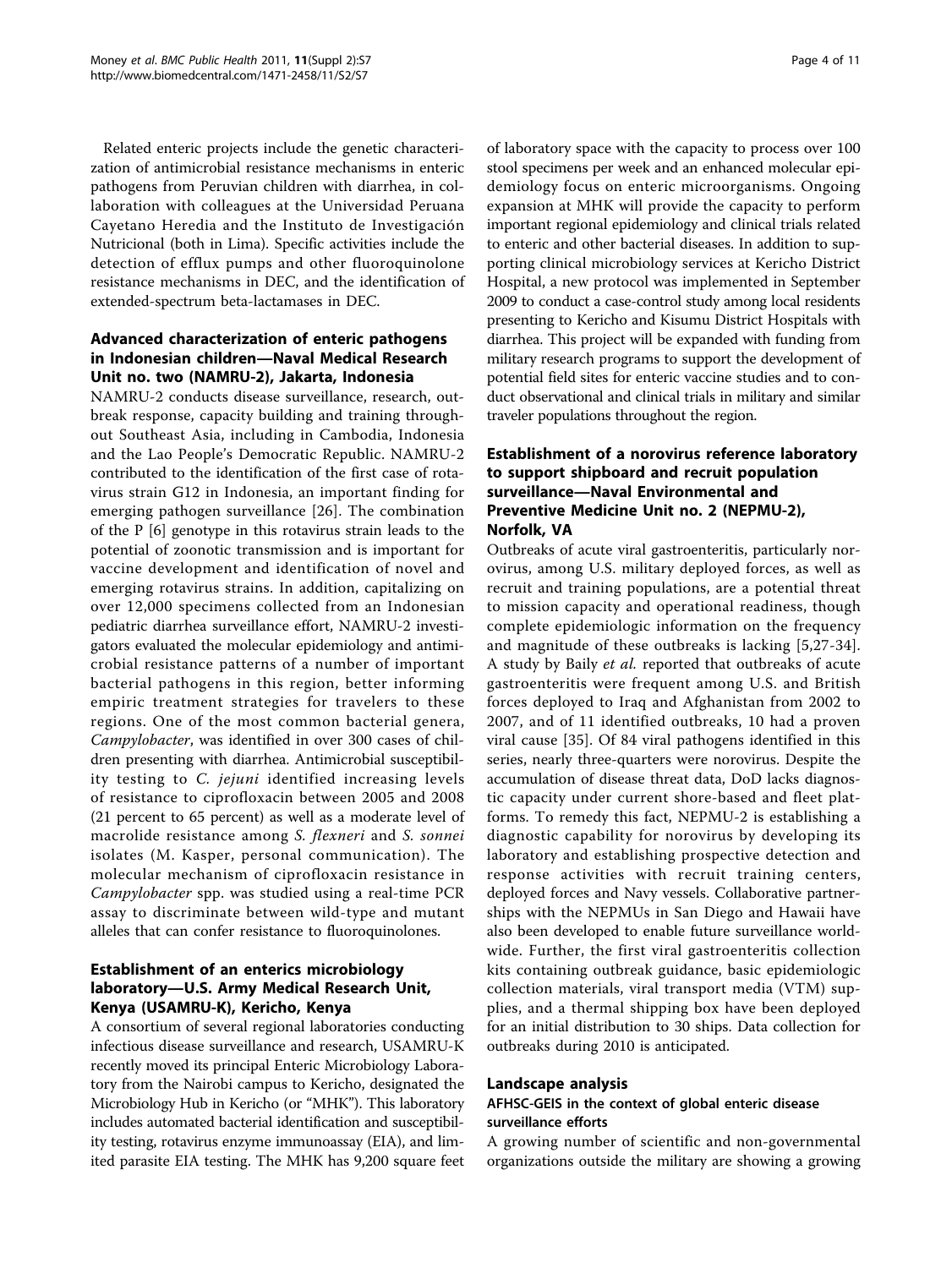interest in acute enteric diseases, with several wellorganized surveillance activities being established among widespread populations in the developing world (Table [2](#page-5-0)). These activities include disease-focused networks, such as the WHO-supported regional Rotavirus Surveillance Networks (RSN) [[36-38\]](#page-9-0) and the recently established CHOLDInet for cholera and other causes of diarrheal diseases [[39\]](#page-9-0). Under the CDC Global Disease Detection Program, several International Emerging Infections Program (IEIP) sites have been established throughout Africa, Asia and Central America. These programs conduct population-based surveillance to track diseases of global public health importance, including diarrhea.

Two additional research efforts—the Global Enteric Multi-Center Surveillance (GEMS) study and the Network for the Study of Malnutrition and Enteric Diseases (MAL-ED)—are designed to provide data needed to guide the development and implementation of enteric vaccines and other public health interventions to reduce the morbidity and mortality of diarrheal diseases, as well as to study the relationships between malnutrition and enteric infections.

Beyond the focus on specific diseases and pediatric populations of the developing world, other surveillance activities focus on acute enteric infections within the United States. These include the Foodborne Diseases Active Surveillance Network (FoodNet) [[40](#page-9-0)] and the National Antimicrobial Resistance Monitoring System (NARMS). The GeoSentinel Network (GSN), established in 1995 by the International Society of Travel Medicine (ISTM) and the CDC, is a worldwide communication and data collection network for the study of travelrelated morbidity conducted through participating travel clinics worldwide [\[41\]](#page-9-0). The DoD Military Infectious Diseases Research Program (MIDRP) has a primary mission of developing vaccine countermeasures to prevent the major infections, including bacterial diarrhea, encountered during deployment. Within this sustained research and development program, surveillance and epidemiological research are long-standing components; MIDRP's support to the overseas laboratories helps assess the pathogen-specific burden of disease and the establishment of field sites for interventional studies in military and host-national pediatric populations. A number of these efforts are designed for sustainment of activity (RSN, IEIP, MIDRP, FoodNet, NARMS, GSN) while some have only been recently established (CHOLDInet, MAL-ED), and others are likely time-limited (GEMS, MAL-ED). It is within this context that the AFHSC-GEIS mission to strengthen the surveillance and response capabilities of the United States to infectious diseases that threaten to global public health and military readiness should be considered.

#### Strengths, weaknesses, opportunities and threats

The strengths of the current AFHSC-GEIS system include its extensive laboratory infrastructure and technically proficient personnel (Figure [1\)](#page-6-0). Furthermore, the current surveillance activities are leveraged not only by other AFHSC-GEIS initiatives but also by other DoD programs (e.g., MIDRP) with related missions such as field epidemiology and diagnostic test evaluation.

Alongside these strengths, there are also important weaknesses. Whereas some laboratories have principal investigators with special expertise in enteric disease epidemiology, this is not universal across the entire AFHSC-GEIS network. An overall lack of strategic guidance within the enteric diseases program was found in a program review nearly a decade ago [\[42\]](#page-9-0). The overseas laboratories are quite diverse and have had considerable latitude for the past decade in study design and the target surveillance populations. This has resulted in varied and successful studies but also in a system with a limited ability to compare data across regions.

This diverse network could be strengthened with an alternative system that uses standardized case definitions, eligibility criteria, basic demographic and clinical data, and advanced pathogen characterization including antimicrobial resistance testing. Such an approach could continue to meet individual laboratory missions while increasing the quality of study design, with the goal of being able to generalize findings across populations and over time. Eventually, the AFHSC-GEIS network could develop into an integrated platform for multi-center studies, with emphases to include novel diagnostic testing and new pathogen discovery.

Other major areas of future interest for AFHSC-GEIS include the link between acute enteric infections and chronic sequelae. More than 50 years ago, the initial descriptions of post-infectious functional bowel disorders were reported [\[43,44](#page-9-0)], and two recent systematic reviews have reported that roughly one out of 10 people who develop travelers' diarrhea will go on to acquire post-infectious irritable bowel syndrome (PI-IBS), despite normal preexisting bowel habits [[45,46\]](#page-9-0). Though PI-IBS may not be as debilitating as some other, less common sequelae of infectious diarrhea such as reactive arthritis [[47](#page-9-0)], the Guillain-Barre syndrome [[48](#page-9-0)] or inflammatory bowel disease [[49\]](#page-9-0), the attributable burden of PI-IBS in terms of impact on individual servicemember health, as well as medical readiness, needs consideration similar to other important long-term impacts of combat such as traumatic brain injury and posttraumatic stress disorder. PI-IBS has been described to persist in 57 percent of patients after six years in one study and in 76 percent after five years in another [\[50,51\]](#page-9-0). These illnesses decrease the quality of life of those afflicted, and the economic impact is considerable [[52](#page-9-0)].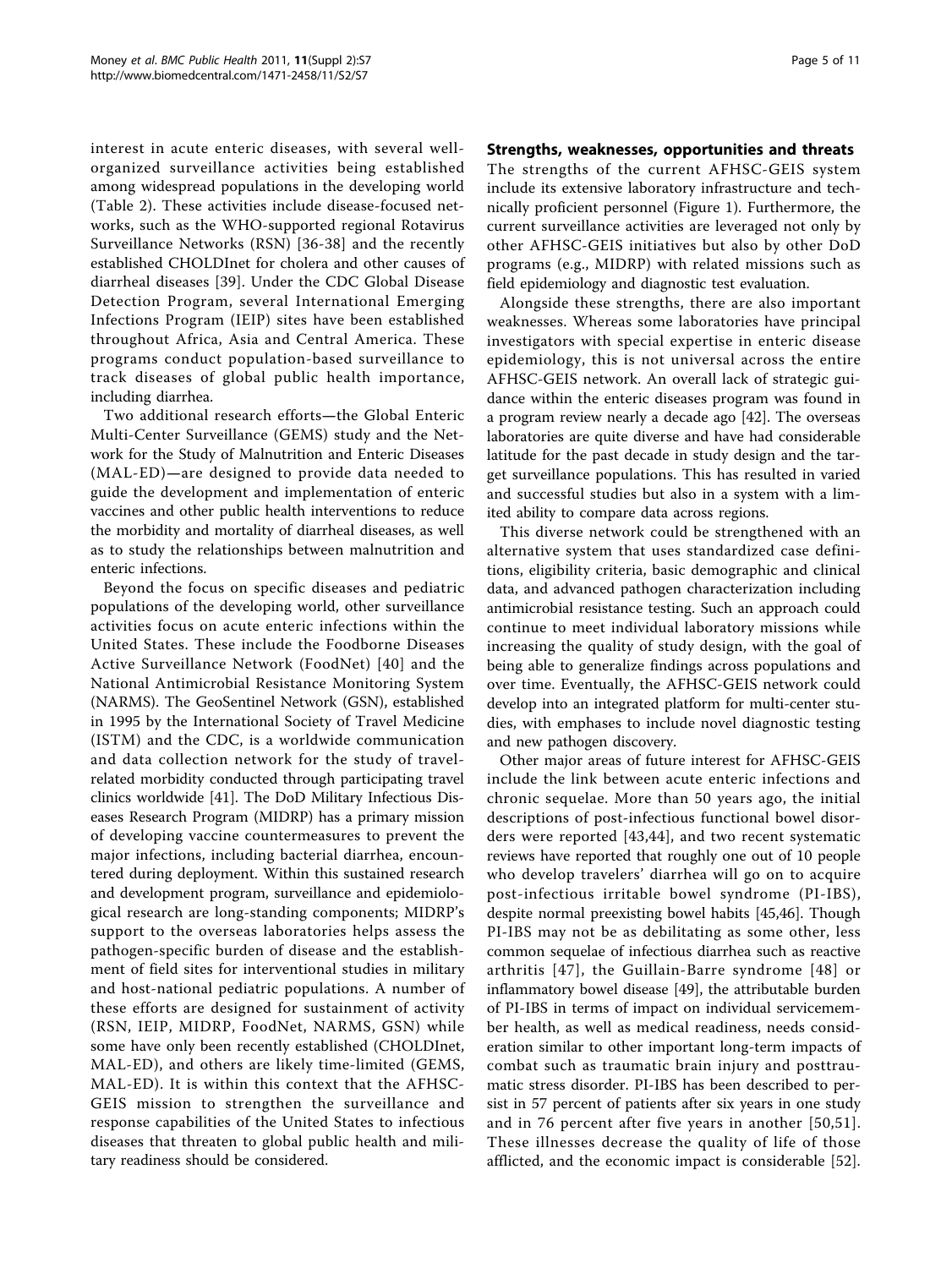| <b>Surveillance System</b>                                                | Lead Institution (s)                                         | Description                                                                                                                                                                                                                                                                                                                                                                                                                                                       | <b>Target</b><br><b>Populations</b>                      | Year<br>Established |
|---------------------------------------------------------------------------|--------------------------------------------------------------|-------------------------------------------------------------------------------------------------------------------------------------------------------------------------------------------------------------------------------------------------------------------------------------------------------------------------------------------------------------------------------------------------------------------------------------------------------------------|----------------------------------------------------------|---------------------|
| Rotavirus Surveillance<br>Networks (RSN)                                  | CDC, WHO                                                     | Epidemiological support for accelerated rotavirus vaccine<br>introduction. Five networks have been established aligning<br>with WHO regional organizations.                                                                                                                                                                                                                                                                                                       | Pediatric<br>populations, global                         | 2000                |
| Cholera and other diarrheal WHO<br>infection network<br>(CHOLDInet)       |                                                              | Strengthen laboratory capacity for monitoring and rapid<br>detection of cholera and other causes of diarrheal diseases<br>to advance the application of control measures.                                                                                                                                                                                                                                                                                         | Pediatric<br>populations,<br>developing world            | 2009                |
| International Emerging<br>Infections Program (IEIP)                       | <b>CDC</b>                                                   | Six sites established in Asia (Bangladesh, China, Thailand),<br>Africa (Egypt, Kenya), Central America (Guatemala) with<br>various activities related to enteric surveillance including<br>demographic health surveillance systems and acute<br>diarrhea surveillance.                                                                                                                                                                                            | Adult and pediatric<br>populations,<br>developing world  | 2001                |
| Global Enteric Multi-Center<br>Surveillance Study (GEMS)                  | UM-CVD, BMGF                                                 | Five-year, multi-center study in Asia (Bangladesh, India,<br>Pakistan), Africa (Gambia, Kenya, Mali, Mozambique) funded<br>by the Bill & Melinda Gates Foundation to quantify the<br>burden and identify the microbiologic etiology of severe<br>diarrheal disease among children 0-59 months of age living<br>in developing nations, for the purpose of addressing<br>limitations of current epidemiology.                                                       | Pediatric<br>populations,<br>developing world            | 2006                |
| Network for the Study of<br>Malnutrition and Enteric<br>Diseases (MAL-ED) | Foundation for NIH,<br>Fogarty International<br>Center, BMGF | Five-year (\$30 million), multi-site (eight) project in Africa<br>(South Africa, Tanzania), Asia (Bangladesh, India, Nepal,<br>Pakistan), and South America (Brazil, Peru) with aims to<br>incorporate epidemiology and pathophysiology in a<br>longitudinal study of children from birth to 24 months, to<br>better understand pathogen-related undernutrition and<br>impairment of gut and immune function.                                                     | Pediatric<br>populations,<br>developing world            | 2009                |
| Foodborne Disease Active<br>Surveillance Network<br>(FoodNet)             | CDC, USDA, FDA                                               | Multicenter network (10 U.S. sites) with active surveillance<br>for foodborne diseases and related epidemiologic studies<br>designed to help public health officials better understand<br>the epidemiology and burden of foodborne diseases in the<br>United States and disseminate information that can lead to<br>improvements in public health practice.                                                                                                       | All ages, U.S.                                           | 1995                |
| National Antimicrobial<br>Resistance Monitoring<br>System (NARMS)         | FDA, CDC, USDA                                               | Prospective monitoring of the occurrence of antimicrobial<br>resistance of zoonotic pathogens from human diagnostic<br>specimens, retail meats and food animals, many of which<br>are the leading pathogens causing acute enteric illness in<br>the United States.                                                                                                                                                                                                | All ages, U.S.                                           | 1996                |
| GeoSentinal Network (GSN) ISTM, CDC                                       |                                                              | A multi-site network of 48 globally dispersed medicine<br>clinics on all continents (17 in the United States and 31 in<br>other countries) with aims of worldwide communication<br>and data collection network for the surveillance of travel-<br>related morbidity. The GSN is based on the concept that<br>these clinics are ideally situated to effectively detect<br>geographic and temporal trends in morbidity among<br>travelers, immigrants and refugees. | Adult travelers,<br>global                               | 1995                |
| Military Infectious Diseases<br>Research Program (MIDRP)                  | DoD                                                          | This is a DoD-mandated research program with the<br>purpose of developing effective vaccines and other<br>countermeasures against leading causes of infectious<br>diarrhea in deployed Army, Navy/Marine Corps, and Air<br>Force personnel. This research program includes basic<br>science/discovery efforts, pre-clinical and clinical<br>development, as well as supporting epidemiological studies<br>and clinical trials at the DoD overseas laboratories.   | U.S. military and<br>other traveler<br>populations       | 1970s               |
| Infectious Diseases Clinical<br>Research Program (IDCRP)                  | DoD                                                          | With a mission of conducting research in clinically<br>important infectious disease threats to the warfighter and<br>military community, the IDCRP has established a multi-site<br>travel medicine prospective study that includes an<br>epidemiological study of travelers' diarrhea and its post-<br>infectious sequelae. The study creates a platform to<br>conduct interventional and diagnostic studies.                                                     | U.S. military and<br>beneficiary traveler<br>populations | 2006                |

# <span id="page-5-0"></span>Table 2 Landscape of Current Enteric Disease-Focused Surveillance and Epidemiological Activities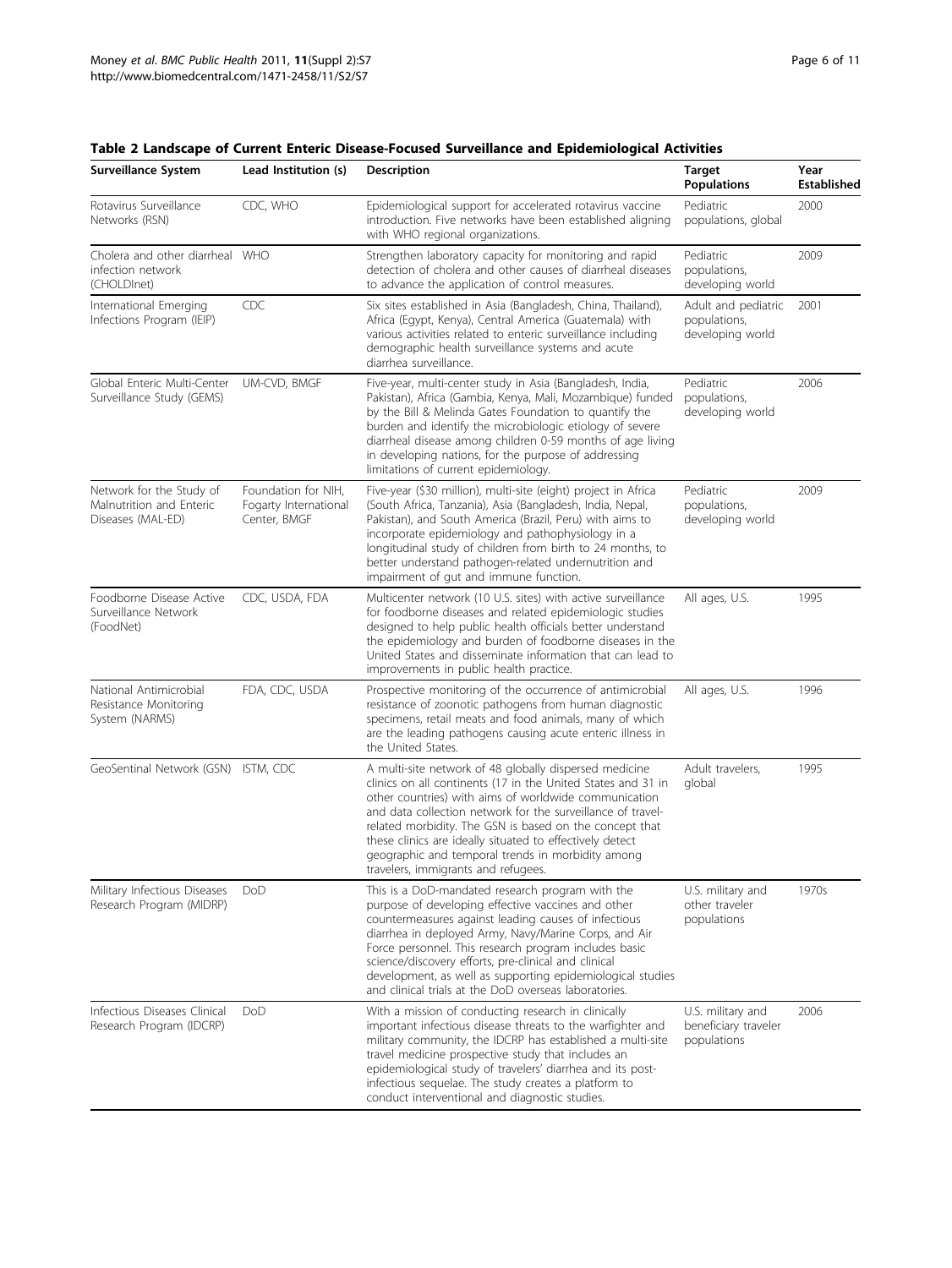<span id="page-6-0"></span>

|                                                                             | <b>Helpful to achieving the mission</b>                                                                                                                                                                                                                                                                                                                                                                                                                                                           | <b>Harmful to achieving the mission</b>                                                                                                                                                                                                                                                                                                                |
|-----------------------------------------------------------------------------|---------------------------------------------------------------------------------------------------------------------------------------------------------------------------------------------------------------------------------------------------------------------------------------------------------------------------------------------------------------------------------------------------------------------------------------------------------------------------------------------------|--------------------------------------------------------------------------------------------------------------------------------------------------------------------------------------------------------------------------------------------------------------------------------------------------------------------------------------------------------|
| <b>Internal</b><br><b>attributes</b><br>of the<br><b>DoD-GEIS</b><br>system | <b>Strengths</b><br>State of the art laboratories and<br>$\bullet$<br>information infrastructure<br>$\bullet$<br><b>Technically proficient and</b><br>trained personnel<br>Representative geographic<br>$\bullet$<br>locations of operations<br><b>Other DoD programs with</b><br>$\bullet$<br>similar mission (e.g., MIDRP)                                                                                                                                                                      | <b>Weaknesses</b><br>Lack of adequate staff possessing<br>$\bullet$<br>specific enteric disease expertise<br>Lack of guidance, standardization<br>$\bullet$<br>and coordination of efforts<br><b>Cultural &amp; political need for</b><br>$\bullet$<br>maintenance of independence in<br>research activity<br>Incomplete analysis of data<br>$\bullet$ |
| <b>External</b><br>attributes<br>of the<br><b>DoD-GEIS</b><br>system        | <b>Opportunities</b><br><b>Growing interest in enteric</b><br>$\bullet$<br>surveillance efforts due to global<br>vaccine initiatives and industry<br>interest<br>Increased interest on military-to-<br>$\bullet$<br>military collaborations<br><b>Establishment of an Enteric</b><br>$\bullet$<br><b>Surveillance Steering Committee</b><br>to focus and support efforts<br>Figure 1 Strength, Weakness, Opportunities and Threats Analysis Matrix for a AFHSC-GEIS Enteric Surveillance Network. | <b>Threats</b><br><b>Relatively low emphasis</b><br>$\bullet$<br>(funding) compared to other<br>major surveillance foci<br>Development of other<br>$\bullet$<br>surveillance activities with<br>duplicative goals<br><b>High turnover of investigators</b><br>$\bullet$                                                                                |

Although the attributable fraction of IBS caused by domestic foodborne illness is unknown, it is likely large given the frequency of these illnesses [[53\]](#page-9-0). The impact of these infections on deployed servicemembers and on the residents of developing countries, particularly children, remain unclear, and their study may provide AFHSC-GEIS with an important potential avenue of investigation.

While the strengths and weaknesses of the AFHSC-GEIS system will factor in the future direction of enteric surveillance, there are a number of external factors that may also influence the ultimate surveillance strategy. Interest in the area of enteric diseases is growing, with new private industry and philanthropic interest in developing vaccines for military and civilian populations (including diarrhea vaccines). The DoD has placed a higher-level emphasis on conducting more military-tomilitary engagements. If appropriately aligned, these trends could represent new opportunities and garner additional external support.

Currently, the DoD funding allocated to enteric disease surveillance activities is relatively lower than that allocated to other AFHSC-GEIS disease pillars. Given the real and ever-present impact of diarrheal diseases experienced by deployed military troops, and the appearance of additional burden associated with chronic disease sequelae of these acute infections, an effort to re-emphasize the critical importance of understanding and preventing these infections is needed. In recent years, the enteric disease research and epidemiological landscape has changed significantly with the establishment of GEMS, MAL-ED, and CDC IEIP sites as previously mentioned. These multinational well-funded initiatives may be seen as overlapping with many AFHSC-GEIS activities. A strategic assessment is needed to determine the future goals of AFHSC-GEIS, given limited resources and a potentially constrained fiscal environment.

#### Future vision

The knowledge gained through studies of deployed military populations has directly contributed to our understanding of acute enteric infections and their burden among military personnel and families stationed in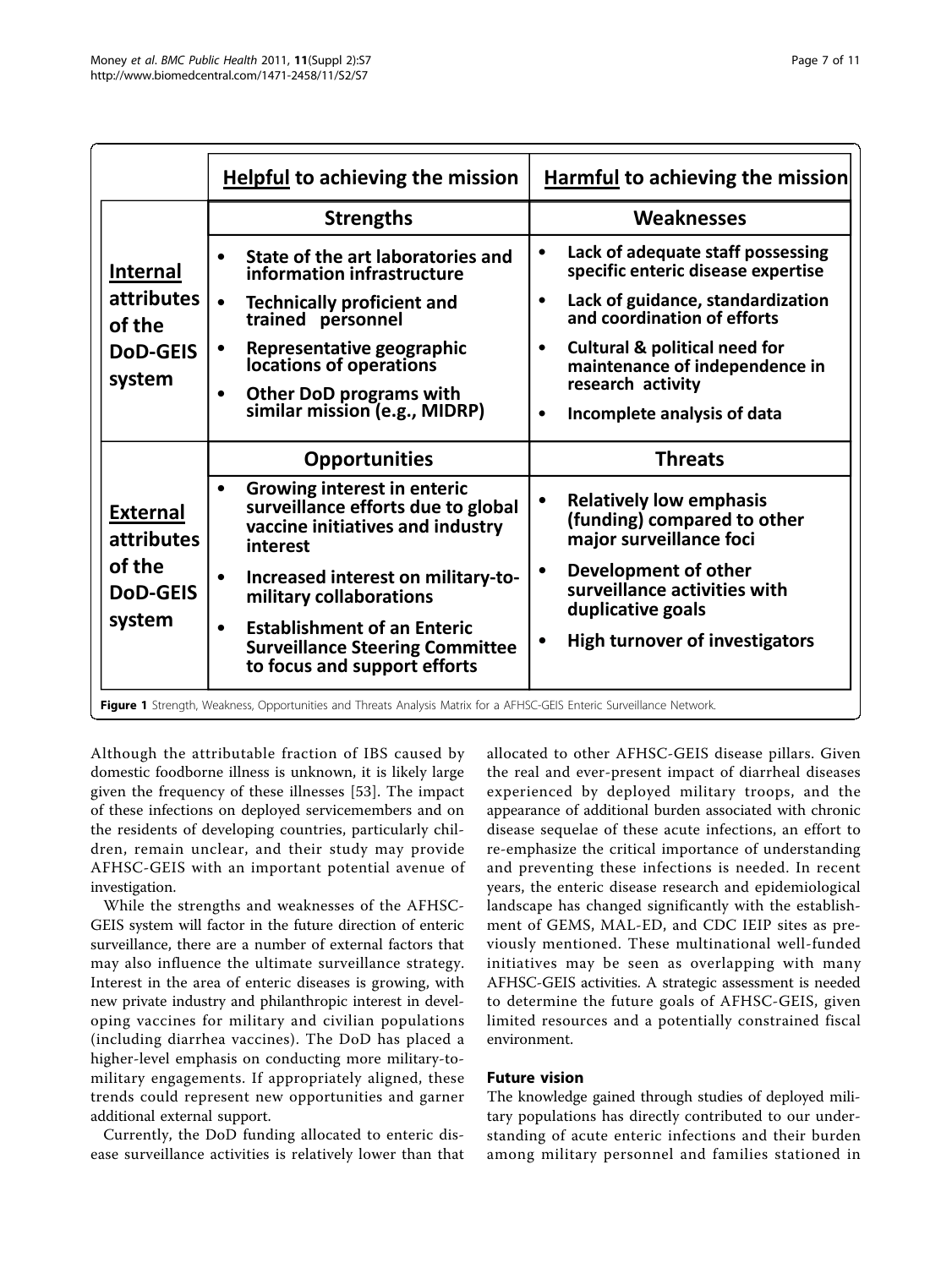high-risk areas overseas [[9](#page-8-0),[54](#page-10-0),[55\]](#page-10-0). To meet the needs and mission of the DoD and the global public health community, many of the traditional beliefs about the preferred types of surveillance activities may need re-evaluation. For example, the value of year-to-year tracking of antimicrobial drug resistance among enteric pathogens needs to be assessed. While it is true that resistance to enteropathogens may complicate the therapy of diarrhea, most of these infections currently go untreated and generally are self-limited in nature [[56\]](#page-10-0). A surveillance strategy is needed that considers the scope, frequency of assessment, target populations and regions of interest.

While surveillance among U.S. military and adult traveler populations may be considered ideally aligned with the AFHSC-GEIS mission, there are challenges in consistent availability of these populations. Often it is attractive to perform regional surveillance among local populations as a surrogate for understanding disease burden and risks; however, the data collected from these efforts, specifically related to enteric diseases, are not able to be generalized to deployed U.S. military or adult traveler populations in the region. Secondary benefits in conducting studies among local populations include capacity building and improved host nation relations. While children in developing countries may serve as good surrogates in terms of immune naïveté, there may be important differences in pathogen exposure, environment, host-response and risk behavior that may impact the direct generalization of risk to U.S. military populations. For example, among studies conducted by NAMRU-3 in deployed military personnel participating in Operation Bright Star exercises in Egypt, the common enterotoxigenic E. coli toxin phenotypes were heat-labile toxin (LT) 17 percent, heat-stable toxin (ST) 56 percent, and LTST 26 percent; and predominant colonization factor prevalences were CS6 (32 percent), CS3 (8 percent), and CFA/1 (5 percent) [\[16-18,22](#page-9-0),[57](#page-10-0)]. This is in contrast to studies among Egyptian pediatric populations less than five years of age in Egypt, where the toxin prevalence (LT 36 percent; ST 51 percent; LTST 12 percent) and colonization factor profiles (CS6 9 percent; CS3 0.6 percent; CFA/1 8 percent) were quite different [[10,](#page-8-0)[58](#page-10-0)-[61\]](#page-10-0). The implications of the varied prevalence of ETEC strain phenotypes in two different populations with disease from the same region is critically important, not only in design considerations of current ETEC vaccines under development by the DoD, but also in the selection of appropriate surveillance populations. Furthermore, while host nation military personnel may seem to be a surrogate target population, the acceptability of surveillance in these populations is complicated by their higher probability of acquired immunity to many pathogens, an often-high prevalence of chronic parasite carriage, and potential sensitivities in collaborating with an institution that may not have a broadly favorable reputation within the country. Nonetheless, given limited DoD funding and resources, the value of which target populations are best matched for which objective under an AFHSC-GEIS mission needs further consideration.

The leadership at AFHSC-GEIS has recognized the importance of this assessment and the need for refinement of this program and has established the charter of an Enteric Surveillance Steering Committee (ESSC) to guide the current laboratory network into the future. The development of a true network—implying coordination and standardization in a broader context—would add significantly to the value and achievement of the AFHSC-GEIS mission. However, a cautious approach is needed because each laboratory has variable expertise, available populations and interests. Strategies to achieve a coordinated network could range from providing guidance on laboratory methodology to a common core data element which could be collected on all case patients enrolled in the various studies (e.g., similar to what is done with FoodNet reporting sites) to run global and longitudinal analyses. While comprehensive standardized protocols (e.g., similar to RSN) might be difficult to implement in today's landscape, certain aspects including microbiological methods, antimicrobial resistance testing and clinical data capture could be harmonized across surveillance protocols at each of the sites. The relatively low funding for enteric disease surveillance compared to other disease pillars needs to be addressed. Given the real and ever-present impact of diarrheal diseases experienced by local populations and deployed military troops, the critical importance of enteric infections needs to be re-emphasized. This importance, as well as identified gaps that can be filled, should be met with dedicated programmatic funding allocated to enteric research.

#### Conclusion

A review of AFHSC-GEIS global enteric surveillance efforts for the most recent fiscal year (2009) shows a diverse network needing refinements in vision and standardization, and a strategically directed surveillance effort. Recent changes in the global enteric disease surveillance and research landscape provide the necessary impetus. The strengths of the DoD laboratory network and individual investigators have generated a number of positive contributions including: longitudinal data on emerging antimicrobial resistance; expansive surveillance activities in multiple countries in practically all regions of the globe; the important threat information been obtained from direct study of deployed populations in Iraq and Afghanistan; the capability of supporting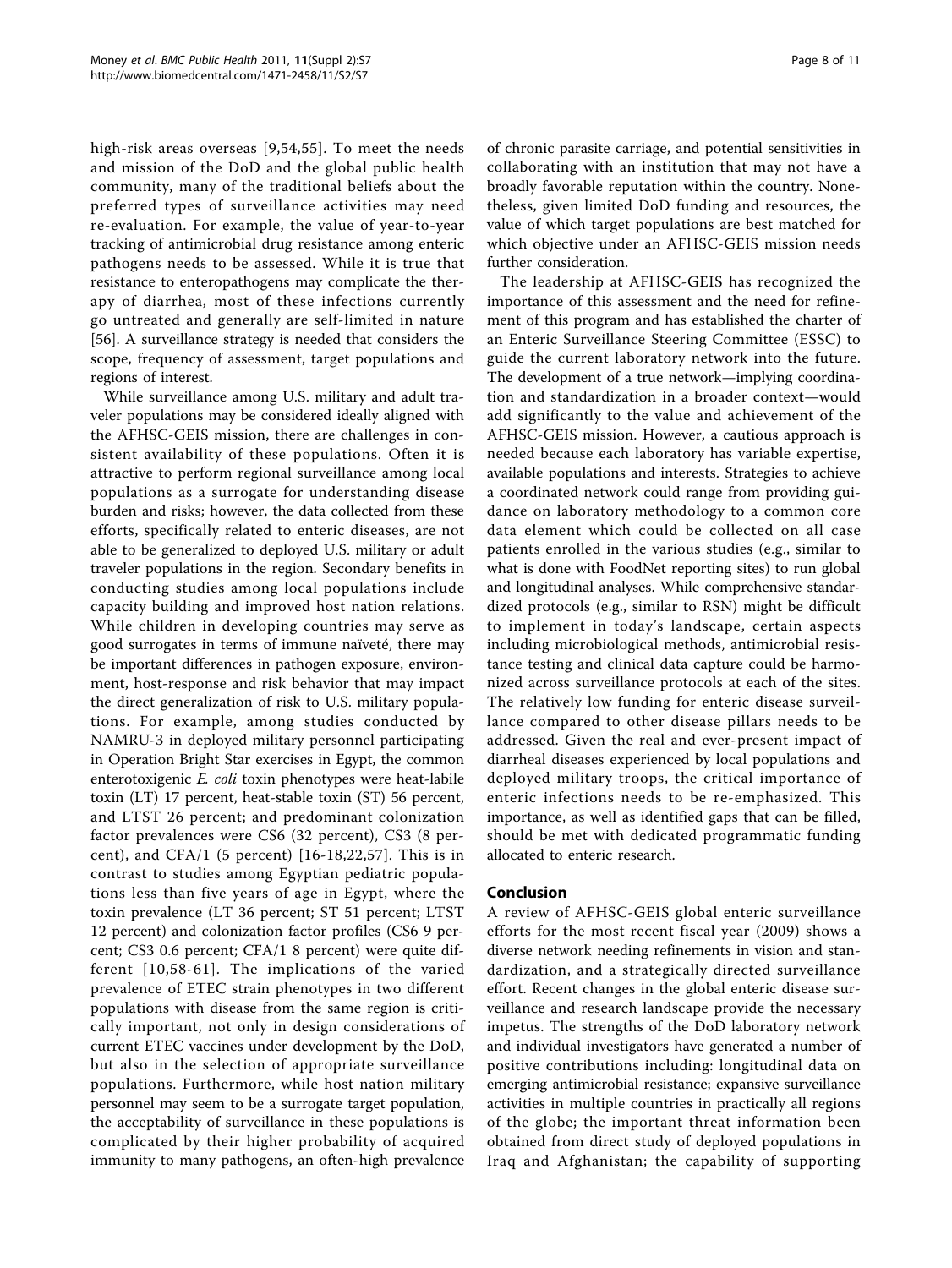<span id="page-8-0"></span>outbreak response throughout the world in both military and non-military populations; and the intangible benefits through medical diplomacy. The challenges in executing networked studies with operational significance in U.S. military populations include initiating multi-center surveillance protocols in new host countries with varying regulatory requirements, and the shifting allocation of resources and emphasis away from enteric diseases to other concurrent public health treats (such as with avian influenza/pandemic influenza). However, these challenges are countered by the benefit of achieving a true global network of laboratories aligned in mission and outcome in mitigating the enteric disease threat.

Future efforts in enteric disease surveillance by AFHSC-GEIS will be shaped by its newly established ESSC. As recommended in a prior AFHSC-GEIS program review [\[42](#page-9-0)] and explored in this landscape analysis, areas for direction include: (1) provision of specific guidance to laboratories regarding the goals of AFHSC-GEIS and the qualities that AFHSC-GEIS projects are expected to possess, in addition to active assistance of laboratories in developing project plans and periodic scientific guidance for projects under way; (2) a mechanism for structured project review that permits adequate time for project conduct between reviews, results in timely feedback to investigators and is carried out by a diverse panel of experts; (3) consistent interaction with staff directing AFHSC-GEIS projects to monitor project progress, potential for collaboration and needs for assistance; and (4) an improved means of collecting and distributing surveillance data and other information in a timely manner.

These recommendations will guide the focus of the newly chartered ESSC as its members identify strategic issues, develop new goals, create implementation plans and evaluate future progress. The task that lies ahead for the ESSC is to answer the questions of "What do we do?", "For whom do we do it?", and "How can we do it well?" The enhanced coordination and improved scientific review possibilities of the ESSC will help AFHSC-GEIS build upon its past successes in enteric disease surveillance, continuing to take advantage of the DoD laboratories' history, experience and global reach to answer these questions and achieve the AFHSC-GEIS mission.

#### Acknowledgements

#AFHSC-GEIS Enteric Surveilance Writing Group: Max Wu<sup>6</sup>, James E. Lee<sup>6</sup> , David Schnabel<sup>6</sup>, Robert Bowden<sup>6</sup>, Edwin V. Oaks<sup>6</sup>, Victor Ocaña<sup>2</sup>, Luis Acosta<sup>2</sup>, Eduardo Gotuzzo<sup>2</sup>, Claudio Lanata<sup>2</sup>, Theresa Ochoa<sup>2</sup>, Nicolás Aguayo<sup>2</sup>, Maruja Bernal<sup>2</sup>, Rina Meza<sup>2</sup>; Enrique Canal<sup>2</sup>; Michael Gregory<sup>2</sup> , David Cepeda<sup>2</sup>, Erlin Listiyaningsih<sup>4</sup>, Shannon D. Putnam<sup>4</sup>, Sylvia Young<sup>3</sup> , Adel Mansour<sup>3</sup>, Isabelle Nakhla<sup>3</sup>, Manal Moustafa<sup>3</sup>, Khaled Hassan<sup>3</sup>, John<br>Klena<sup>3</sup>, Jody Bruton<sup>3</sup>, Hind Shaheen<sup>3</sup>, Sami Farid<sup>3</sup>, Salwa Fouad<sup>3</sup>, Hanan El-Mohamady<sup>3</sup>,Timothy Styles<sup>7</sup>, LCDR Danny Shiau<sup>7</sup>, Benjamin Espinosa<sup>7</sup>, Kellie McMullen<sup>7</sup>, Eva Reed<sup>7</sup>, Donald Neil<sup>7</sup>, Doug Searles<sup>7</sup>, Remington Nevin<sup>1</sup> , Annette Von Thun<sup>1</sup>, Cecili Sessions<sup>1</sup> .

The authors wish to thank the numerous individuals who perform surveillance as part of the AFHSC-GEIS global network, including all individuals in the Ministries of Health and Ministries of Defense of our partner nations whose efforts have contributed to the success of the network.

Disclaimer

The opinions stated in this paper are those of the authors and do not represent the official position of the U.S. Department of Defense, local country Ministries of Health or Defense, or other contributing network partners.

This article has been published as part of BMC Public Health Volume 11 Supplement 1, 2011: Department of Defense Global Emerging Infections Surveillance and Response System (GEIS): an update for 2009. The full contents of the supplement are available online at [http://www.biomedcentral.com/1471-2458/11?issue=S2.](http://�www.�biomedcentral.com/1471-2458/11?issue=S2)

#### Author details

<sup>1</sup> Armed Forces Health Surveillance Center, 503 Robert Grant Avenue, Silver Spring, MD 20910, USA. <sup>2</sup>Naval Medical Research Center Detachment, Centro Medico Naval "CMST," Av. Venezuela CDRA 36, Callao 2, Lima, Peru. <sup>3</sup>Naval Medical Research Unit No. 3, Extension of Ramses Street, Adjacent to Abbassia Fever Hospital, Postal Code 11517, Cairo, Egypt. <sup>4</sup>Naval Medical Research Unit Number 2, Kompleks Pergudangan DEPKES R.I., JI. Percetakan Negara II No. 23, Jakarta 10560, Indonesia. <sup>5</sup>Naval Medical Research Center 503 Robert Grant Avenue, Silver Spring, MD 20910, USA. <sup>6</sup>US Army Medical Research Unit Kenya (USAMRU-K), U.S. Embassy, Attention: MRU, United Nations Avenue, Post Office Box 606, Village Market 00621 Nairobi, Kenya. 7 U.S. Navy Environmental Preventive Medicine Unit No. 2, 1887 Powhatan Street, Norfolk, VA 23511, USA.

#### Competing interests

The authors declare that they have no competing interests.

Published: 4 March 2011

#### References

- 1. World Tourism Organization: Tourism highlights. 2006, Available at: http://www.unwto.org/facts/menu.html. (Accessed 2008 Dec 15).
- 2. Podewils LJ, Mintz ED, Nataro JP, Parashar UD: [Acute, infectious diarrhea](http://www.ncbi.nlm.nih.gov/pubmed/15480962?dopt=Abstract) [among children in developing countries.](http://www.ncbi.nlm.nih.gov/pubmed/15480962?dopt=Abstract) Semin Pediatr Infect Dis 2004, 15(3):155-168.
- 3. Cook GC: [Influence of diarrheal disease on military and naval campaigns.](http://www.ncbi.nlm.nih.gov/pubmed/11234214?dopt=Abstract) J R Soc Med 2001, 94(2):95-97.
- 4. Connor P, Farthing MJ: Travelers' [diarrhea: a military problem?](http://www.ncbi.nlm.nih.gov/pubmed/10420348?dopt=Abstract) J R Army Med Corps 1999, 145(2):95-101.
- 5. Hyams KC, Bourgeois AL, Merrell BR, Rozmajzl P, Escamilla J, Thornton SA, Wasserman GM, Burke A, Echeverria P, Green KY, et al: [Diarrheal disease](http://www.ncbi.nlm.nih.gov/pubmed/1656260?dopt=Abstract) [during Operation Desert Shield.](http://www.ncbi.nlm.nih.gov/pubmed/1656260?dopt=Abstract) N Engl J Med 1991, 325(20):1423-1428.
- 6. Sanders JW, Putnam SD, Riddle MS, Tribble DR: [Military importance of](http://www.ncbi.nlm.nih.gov/pubmed/15687878?dopt=Abstract) [diarrhea: lessons from the Middle East.](http://www.ncbi.nlm.nih.gov/pubmed/15687878?dopt=Abstract) Curr Opin Gastroenterol 2005, 21(1):9-14.
- 7. Sanders JW, Putnam SD, Riddle MS, Tribble DR, Jobanputra NK, Jones JJ, Scott DA, Frenck RW: [The epidemiology of self-reported diarrhea in](http://www.ncbi.nlm.nih.gov/pubmed/15474316?dopt=Abstract) [operations Iraqi freedom and enduring freedom.](http://www.ncbi.nlm.nih.gov/pubmed/15474316?dopt=Abstract) Diagn Microbiol Infect Dis 2004, 50(2):89-93.
- 8. Sanders JW, Putnam SD, Frankart C, Frenck RW, Monteville MR, Riddle MS, Rockabrand DM, Sharp TW, Tribble DR: [Impact of illness and non-combat](http://www.ncbi.nlm.nih.gov/pubmed/16222015?dopt=Abstract) [injury during Operations Iraqi Freedom and Enduring Freedom](http://www.ncbi.nlm.nih.gov/pubmed/16222015?dopt=Abstract) [\(Afghanistan\).](http://www.ncbi.nlm.nih.gov/pubmed/16222015?dopt=Abstract) Am J Trop Med Hyg 2005, 73(4):713-719.
- 9. Putnam SD, Sanders JW, Frenck RW, Monteville M, Riddle MS, Rockabrand DM, Sharp TW, Frankart C, Tribble DR: [Self-reported](http://www.ncbi.nlm.nih.gov/pubmed/16553595?dopt=Abstract) [description of diarrhea among military populations in operations Iraqi](http://www.ncbi.nlm.nih.gov/pubmed/16553595?dopt=Abstract) [Freedom and Enduring Freedom.](http://www.ncbi.nlm.nih.gov/pubmed/16553595?dopt=Abstract) J Travel Med 2006, 13(2):92-99.
- 10. Abu-Elyazeed R, Wierzba TF, Mourad AS, Peruski LF, Kay BA, Rao M, Churilla AM, Bourgeois AL, Mortagy AK, Kamal SM, et al: [Epidemiology of](http://www.ncbi.nlm.nih.gov/pubmed/9878022?dopt=Abstract) [enterotoxigenic Escherichia coli diarrhea in a pediatric cohort in a](http://www.ncbi.nlm.nih.gov/pubmed/9878022?dopt=Abstract) [periurban area of lower Egypt.](http://www.ncbi.nlm.nih.gov/pubmed/9878022?dopt=Abstract) J Infect Dis 1999, 179(2):382-389.
- 11. Naficy AB, Abu-Elyazeed R, Holmes JL, Rao MR, Savarino SJ, Kim Y, Wierzba TF, Peruski L, Lee YJ, Gentsch JR, et al: [Epidemiology of rotavirus](http://www.ncbi.nlm.nih.gov/pubmed/10512431?dopt=Abstract)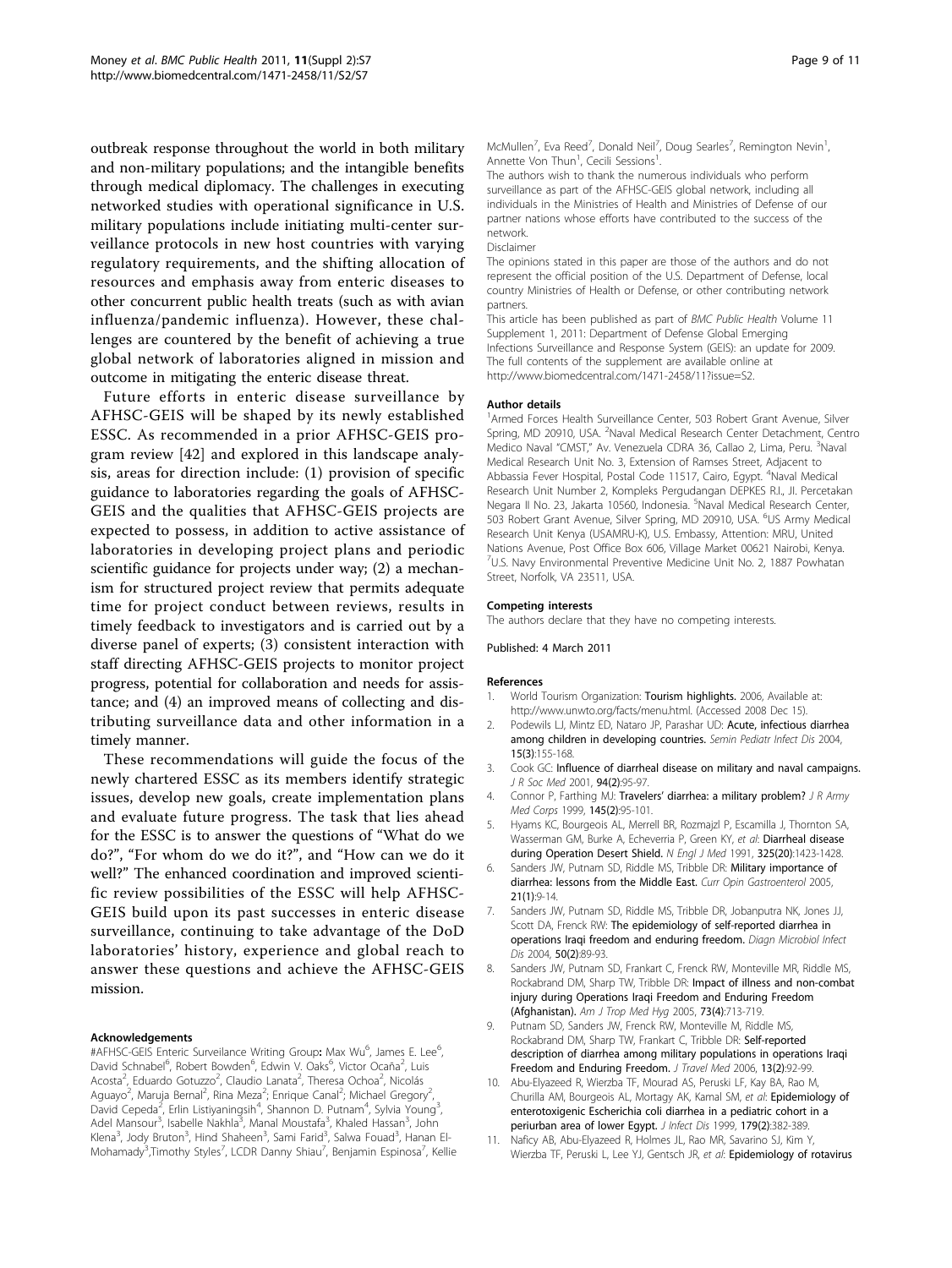<span id="page-9-0"></span>[diarrhea in Egyptian children and implications for disease control.](http://www.ncbi.nlm.nih.gov/pubmed/10512431?dopt=Abstract) Am  $J$ Epidemiol 1999, 150(7):770-777.

- 12. Rao MR, Naficy AB, Savarino SJ, Abu-Elyazeed R, Wierzba TF, Peruski LF, Abdel-Messih I, Frenck R, Clemens JD: [Pathogenicity and convalescent](http://www.ncbi.nlm.nih.gov/pubmed/11447051?dopt=Abstract) [excretion of Campylobacter in rural Egyptian children.](http://www.ncbi.nlm.nih.gov/pubmed/11447051?dopt=Abstract) Am J Epidemiol 2001, 154(2):166-173.
- 13. Savarino SJ, Hall ER, Bassily S, Brown FM, Youssef F, Wierzba TF, Peruski L, El-Masry NA, Safwat M, Rao M, et al: [Oral, inactivated, whole cell](http://www.ncbi.nlm.nih.gov/pubmed/9841829?dopt=Abstract) [enterotoxigenic Escherichia coli plus cholera toxin B subunit vaccine:](http://www.ncbi.nlm.nih.gov/pubmed/9841829?dopt=Abstract) [results of the initial evaluation in children. PRIDE Study Group.](http://www.ncbi.nlm.nih.gov/pubmed/9841829?dopt=Abstract) J Infect Dis 1999, 179(1):107-114.
- 14. Haberberger RL Jr., Mikhail IA, Burans JP, Hyams KC, Glenn JC, Diniega BM, Sorgen S, Mansour N, Blacklow NR, Woody JN: Travelers' [diarrhea among](http://www.ncbi.nlm.nih.gov/pubmed/1900113?dopt=Abstract) [United States military personnel during joint American-Egyptian armed](http://www.ncbi.nlm.nih.gov/pubmed/1900113?dopt=Abstract) [forces exercises in Cairo, Egypt.](http://www.ncbi.nlm.nih.gov/pubmed/1900113?dopt=Abstract) Mil Med 1991, 156(1):27-30.
- 15. Haberberger RL, Scott DA, Thornton SA, Hyams KC: [Diarrheal disease](http://www.ncbi.nlm.nih.gov/pubmed/7984303?dopt=Abstract) [aboard a U.S. Navy ship after a brief port visit to a high risk area.](http://www.ncbi.nlm.nih.gov/pubmed/7984303?dopt=Abstract) Mil Med 1994, 159(6):445-448.
- 16. Oyofo BA, el-Gendy A, Wasfy MO, el-Etr SH, Churilla A, Murphy J: [A survey](http://www.ncbi.nlm.nih.gov/pubmed/7659237?dopt=Abstract) [of enteropathogens among United States military personnel during](http://www.ncbi.nlm.nih.gov/pubmed/7659237?dopt=Abstract) [Operation Bright Star](http://www.ncbi.nlm.nih.gov/pubmed/7659237?dopt=Abstract) '94, in Cairo, Egypt. Mil Med 1995, 160(7):331-334.
- 17. Oyofo BA, Peruski LF, Ismail TF, el-Etr SH, Churilla AM, Wasfy MO, Petruccelli BP, Gabriel ME: [Enteropathogens associated with diarrhea](http://www.ncbi.nlm.nih.gov/pubmed/9183160?dopt=Abstract) [among military personnel during Operation Bright Star 96, in Alexandria,](http://www.ncbi.nlm.nih.gov/pubmed/9183160?dopt=Abstract) [Egypt.](http://www.ncbi.nlm.nih.gov/pubmed/9183160?dopt=Abstract) Mil Med 1997, 162(6):396-400.
- 18. Riddle MS, Halvorson HA, Shiau D, Althoff J, Monteville MR, Shaheen H, Horvath EP, Armstrong AW: [Acute gastrointestinal infection, respiratory](http://www.ncbi.nlm.nih.gov/pubmed/17995535?dopt=Abstract) [illness, and noncombat injury among US military personnel during](http://www.ncbi.nlm.nih.gov/pubmed/17995535?dopt=Abstract) [Operation Bright Star 2005, in Northern Egypt.](http://www.ncbi.nlm.nih.gov/pubmed/17995535?dopt=Abstract) J Travel Med 2007, 14(6):392-401.
- 19. Riddle MS, Patel SS, Sanders JW, Armstrong AW, Putnam SD, Schlett CD, Tribble DR: [Attitudes toward predeployment and experimental](http://www.ncbi.nlm.nih.gov/pubmed/18346238?dopt=Abstract) [vaccinations among troops deployed to Operation Iraqi Freedom and](http://www.ncbi.nlm.nih.gov/pubmed/18346238?dopt=Abstract) [Operation Enduring Freedom.](http://www.ncbi.nlm.nih.gov/pubmed/18346238?dopt=Abstract) J Travel Med 2008, 15(2):68-76.
- 20. Riddle MS, Sanders JW, Jones JJ, Webb SC: [Self-reported combat stress](http://www.ncbi.nlm.nih.gov/pubmed/18555053?dopt=Abstract) [indicators among troops deployed to Iraq and Afghanistan: an](http://www.ncbi.nlm.nih.gov/pubmed/18555053?dopt=Abstract) [epidemiological study.](http://www.ncbi.nlm.nih.gov/pubmed/18555053?dopt=Abstract) Compr Psychiatry 2008, 49(4):340-345.
- 21. Riddle MS, Tribble DR, Jobanputra NK, Jones JJ, Putnam SD, Frenck RW, Sanders JW: [Knowledge, attitudes, and practices regarding epidemiology](http://www.ncbi.nlm.nih.gov/pubmed/16001598?dopt=Abstract) and management of travelers' [diarrhea: a survey of front-line providers](http://www.ncbi.nlm.nih.gov/pubmed/16001598?dopt=Abstract) [in Iraq and Afghanistan.](http://www.ncbi.nlm.nih.gov/pubmed/16001598?dopt=Abstract) Mil Med 2005, 170(6):492-495.
- 22. Rockabrand DM, Shaheen HI, Khalil SB, Peruski LF Jr., Rozmajzl PJ, Savarino SJ, Monteville MR, Frenck RW, Svennerholm AM, Putnam SD, et al: [Enterotoxigenic Escherichia coli colonization factor types collected from](http://www.ncbi.nlm.nih.gov/pubmed/16542813?dopt=Abstract) [1997 to 2001 in US military personnel during operation Bright Star in](http://www.ncbi.nlm.nih.gov/pubmed/16542813?dopt=Abstract) [northern Egypt.](http://www.ncbi.nlm.nih.gov/pubmed/16542813?dopt=Abstract) Diagn Microbiol Infect Dis 2006, 55(1):9-12.
- 23. Sanders JW, Putnam SD, Gould P, Kolisnyk J, Merced N, Barthel V, Rozmajzl PJ, Shaheen H, Fouad S, Frenck RW: [Diarrheal illness among](http://www.ncbi.nlm.nih.gov/pubmed/15964494?dopt=Abstract) [deployed U.S. military personnel during Operation Bright Star 2001-](http://www.ncbi.nlm.nih.gov/pubmed/15964494?dopt=Abstract) [Egypt.](http://www.ncbi.nlm.nih.gov/pubmed/15964494?dopt=Abstract) Diagn Microbiol Infect Dis 2005, 52(2):85-90.
- 24. Scott DA, Haberberger RL, Thornton SA, Hyams KC: [Norfloxacin for the](http://www.ncbi.nlm.nih.gov/pubmed/2180331?dopt=Abstract) prophylaxis of travelers' [diarrhea in U.S. military personnel.](http://www.ncbi.nlm.nih.gov/pubmed/2180331?dopt=Abstract) Am J Trop Med Hyg 1990, 42(2):160-164.
- 25. Jones FR, Sanchez JL, Meza R, Batsel TM, Burga R, Canal E, Block K, Perez J, Bautista CT, Escobedo J, et al: [Short report: High incidence of shigellosis](http://www.ncbi.nlm.nih.gov/pubmed/15211010?dopt=Abstract) [among Peruvian soldiers deployed in the Amazon River basin.](http://www.ncbi.nlm.nih.gov/pubmed/15211010?dopt=Abstract) Am J Trop Med Hyg 2004, 70(6):663-665.
- 26. Wulan WN, Listiyaningsih E, Samsi KM, Agtini MD, Kasper MR, Putnam SD: [Identification of a rotavirus G12 strain, Indonesia.](http://www.ncbi.nlm.nih.gov/pubmed/20031072?dopt=Abstract) Emerg Infect Dis 16(1):159-161.
- 27. Oyofo BA, Soderquist R, Lesmana M, Subekti D, Tjaniadi P, Fryauff DJ, Corwin AL, Richie E, Lebron C: [Norwalk-like virus and bacterial pathogens](http://www.ncbi.nlm.nih.gov/pubmed/10674668?dopt=Abstract) [associated with cases of gastroenteritis onboard a US Navy ship.](http://www.ncbi.nlm.nih.gov/pubmed/10674668?dopt=Abstract) Am J Trop Med Hyg 1999, 61(6):904-908.
- 28. McCarthy M, Estes MK, Hyams KC: [Norwalk-like virus infection in military](http://www.ncbi.nlm.nih.gov/pubmed/10804153?dopt=Abstract) [forces: epidemic potential, sporadic disease, and the future direction](http://www.ncbi.nlm.nih.gov/pubmed/10804153?dopt=Abstract) [of prevention and control efforts.](http://www.ncbi.nlm.nih.gov/pubmed/10804153?dopt=Abstract) J Infect Dis 2000, 181(Suppl 2): S387-391.
- 29. Thornton S, Davies D, Chapman F, Farkas T, Wilton N, Doggett D, Jiang X: [Detection of Norwalk-like virus infection aboard two U.S. Navy ships.](http://www.ncbi.nlm.nih.gov/pubmed/12392249?dopt=Abstract) Mil Med 2002, 167(10):826-830.
- 30. Sharp TW, Hyams KC, Watts D, Trofa AF, Martin GJ, Kapikian AZ, Green KY, Jiang X, Estes MK, Waack M: [Epidemiology of Norwalk virus during an](http://www.ncbi.nlm.nih.gov/pubmed/7714493?dopt=Abstract) [outbreak of acute gastroenteritis aboard a US aircraft carrier.](http://www.ncbi.nlm.nih.gov/pubmed/7714493?dopt=Abstract) J Med Virol 1995, 45(1):61-67.
- 31. Sharp TW, Thornton SA, Wallace MR, Defraites RF, Sanchez JL, Batchelor RA, Rozmajzl PJ, Hanson RK, Echeverria P, Kapikian AZ, et al: [Diarrheal disease](http://www.ncbi.nlm.nih.gov/pubmed/7872452?dopt=Abstract) [among military personnel during Operation Restore Hope, Somalia,](http://www.ncbi.nlm.nih.gov/pubmed/7872452?dopt=Abstract) [1992-1993.](http://www.ncbi.nlm.nih.gov/pubmed/7872452?dopt=Abstract) Am J Trop Med Hyg 1995, 52(2):188-193.
- 32. Corwin AL, Soderquist R, Edwards M, White A, Beecham J, Mills P, Larasati RP, Subekti D, Ansari T, Burans J, et al: [Shipboard impact of a](http://www.ncbi.nlm.nih.gov/pubmed/10674667?dopt=Abstract) [probable Norwalk virus outbreak from coastal Japan.](http://www.ncbi.nlm.nih.gov/pubmed/10674667?dopt=Abstract) Am J Trop Med Hyg 1999, 61(6):898-903.
- 33. Norwalk-like viral gastroenteritis in U.S. Army trainees–Texas, 1998. MMWR Morb Mortal Wkly Rep 1999, 48(11):225-227.
- 34. Thornton SA, Sherman SS, Farkas T, Zhong W, Torres P, Jiang X: [Gastroenteritis in US Marines during Operation Iraqi Freedom.](http://www.ncbi.nlm.nih.gov/pubmed/15712073?dopt=Abstract) Clin Infect Dis 2005, 40(4):519-525.
- 35. Bailey MS, Gallimore CI, Lines LD, Green AD, Lopman BA, Gray JJ, Brown DW: [Viral gastroenteritis outbreaks in deployed British troops](http://www.ncbi.nlm.nih.gov/pubmed/19202819?dopt=Abstract) [during 2002-7.](http://www.ncbi.nlm.nih.gov/pubmed/19202819?dopt=Abstract) J R Army Med Corps 2008, 154(3):156-159.
- 36. Nelson EA, Widdowson MA, Kilgore PE, Steele D, Parashar UD: [A decade of](http://www.ncbi.nlm.nih.gov/pubmed/19931705?dopt=Abstract) [the Asian Rotavirus Surveillance Network: achievements and future](http://www.ncbi.nlm.nih.gov/pubmed/19931705?dopt=Abstract) [directions.](http://www.ncbi.nlm.nih.gov/pubmed/19931705?dopt=Abstract) Vaccine 2009, 27(Suppl 5):F1-3.
- 37. de Oliveira LH, Danovaro-Holliday MC, Andrus JK, de Fillipis AM, Gentsch J, Matus CR, Widdowson MA: [Sentinel hospital surveillance for rotavirus in](http://www.ncbi.nlm.nih.gov/pubmed/19821710?dopt=Abstract) [latin american and Caribbean countries.](http://www.ncbi.nlm.nih.gov/pubmed/19821710?dopt=Abstract) *J Infect Dis* 2009, 200(Suppl 1): S131-139.
- 38. Nelson EA, Bresee JS, Parashar UD, Widdowson MA, Glass RI: [Rotavirus](http://www.ncbi.nlm.nih.gov/pubmed/18485546?dopt=Abstract) [epidemiology: the Asian Rotavirus Surveillance Network.](http://www.ncbi.nlm.nih.gov/pubmed/18485546?dopt=Abstract) Vaccine 2008, 26(26):3192-3196.
- 39. CHOLDInet: Global Laboratory Network for Cholera and other Diarrheal Infections., accessed on 31 December 2009 at http://www.niced.org.in/ choldinet/default.htm.
- 40. Foodborne Diseases Active Surveillance Network (FoodNet). Emerg Infect Dis 1997, 3(4):581-583.
- 41. Freedman DO, Kozarsky PE, Weld LH, Cetron MS: [GeoSentinel: the global](http://www.ncbi.nlm.nih.gov/pubmed/10381961?dopt=Abstract) [emerging infections sentinel network of the International Society of](http://www.ncbi.nlm.nih.gov/pubmed/10381961?dopt=Abstract) [Travel Medicine.](http://www.ncbi.nlm.nih.gov/pubmed/10381961?dopt=Abstract) J Travel Med 1999, 6(2):94-98.
- 42. Brachman PS, O'Maonaigh H, Miller RN, Institute of Medicine (U.S.). Committee to Review the Department of Defense Global Emerging Infections Surveillance and Response System: Perspectives on the Department of Defense Global Emerging Infections Surveillance and Response System : a program review. Washington, D.C.: National Academy Press; 2001.
- 43. Chaudhary NA, Truelove SC: [The irritable colon syndrome. A study of the](http://www.ncbi.nlm.nih.gov/pubmed/13878459?dopt=Abstract) [clinical features, predisposing causes, and prognosis in 130 cases.](http://www.ncbi.nlm.nih.gov/pubmed/13878459?dopt=Abstract) Q J Med 1962, 31:307-322.
- 44. Stewart GT: [Post-dysenteric colitis.](http://www.ncbi.nlm.nih.gov/pubmed/15410136?dopt=Abstract) Br Med J 1950, 1(4650):405-409.
- 45. Thabane M, Kottachchi DT, Marshall JK: [Systematic review and meta](http://www.ncbi.nlm.nih.gov/pubmed/17661757?dopt=Abstract)[analysis: the incidence and prognosis of post-infectious irritable bowel](http://www.ncbi.nlm.nih.gov/pubmed/17661757?dopt=Abstract) [syndrome.](http://www.ncbi.nlm.nih.gov/pubmed/17661757?dopt=Abstract) Aliment Pharmacol Ther 2007, 26(4):535-544.
- 46. Halvorson HA, Schlett CD, Riddle MS: [Postinfectious irritable bowel](http://www.ncbi.nlm.nih.gov/pubmed/16928253?dopt=Abstract) syndrome–[a meta-analysis.](http://www.ncbi.nlm.nih.gov/pubmed/16928253?dopt=Abstract) Am J Gastroenterol 2006, 101(8):1894-1899, quiz 1942.
- 47. Yates JA, Stetz LC: Reiter'[s syndrome \(reactive arthritis\) and travelers](http://www.ncbi.nlm.nih.gov/pubmed/16412110?dopt=Abstract)' [diarrhea.](http://www.ncbi.nlm.nih.gov/pubmed/16412110?dopt=Abstract) J Travel Med 2006, 13(1):54-56.
- 48. Butzler JP: [Campylobacter, from obscurity to celebrity.](http://www.ncbi.nlm.nih.gov/pubmed/15373879?dopt=Abstract) Clin Microbiol Infect 2004, 10(10):868-876.
- 49. Garcia Rodriguez LA, Ruigomez A, Panes J: [Acute gastroenteritis is](http://www.ncbi.nlm.nih.gov/pubmed/16697722?dopt=Abstract) [followed by an increased risk of inflammatory bowel disease.](http://www.ncbi.nlm.nih.gov/pubmed/16697722?dopt=Abstract) Gastroenterology 2006, 130(6):1588-1594.
- 50. Neal KR, Barker L, Spiller RC: [Prognosis in post-infective irritable bowel](http://www.ncbi.nlm.nih.gov/pubmed/12171965?dopt=Abstract) [syndrome: a six year follow up study.](http://www.ncbi.nlm.nih.gov/pubmed/12171965?dopt=Abstract) Gut 2002, 51(3):410-413.
- 51. Tornblom H, Holmvall P, Svenungsson B, Lindberg G: [Gastrointestinal](http://www.ncbi.nlm.nih.gov/pubmed/17445752?dopt=Abstract) [symptoms after infectious diarrhea: a five-year follow-up in a Swedish](http://www.ncbi.nlm.nih.gov/pubmed/17445752?dopt=Abstract) [cohort of adults.](http://www.ncbi.nlm.nih.gov/pubmed/17445752?dopt=Abstract) Clin Gastroenterol Hepatol 2007, 5(4):461-464.
- 52. Maxion-Bergemann S, Thielecke F, Abel F, Bergemann R: [Costs of irritable](http://www.ncbi.nlm.nih.gov/pubmed/16445300?dopt=Abstract) [bowel syndrome in the UK and US.](http://www.ncbi.nlm.nih.gov/pubmed/16445300?dopt=Abstract) Pharmacoeconomics 2006, 24(1):21-37.
- 53. Mead PS, Slutsker L, Dietz V, McCaig LF, Bresee JS, Shapiro C, Griffin PM, Tauxe RV: [Food-related illness and death in the United States.](http://www.ncbi.nlm.nih.gov/pubmed/10511517?dopt=Abstract) Emerg Infect Dis 1999, 5(5):607-625.